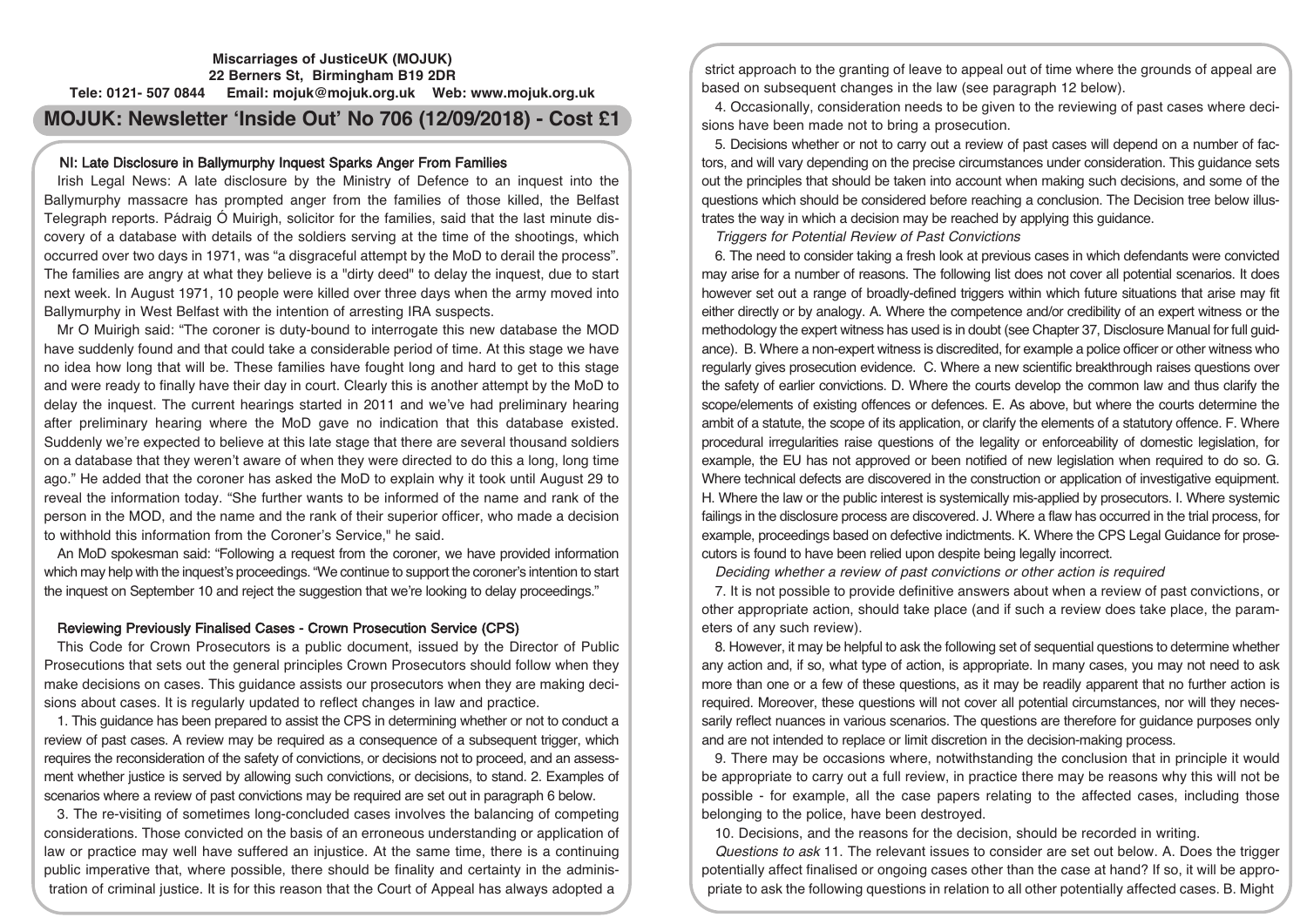the trigger go to a key Issue in the case or raise a potential new issue or defence, and therefore have a potential significant impact on conviction? For instance, the evidence of an expert witness, which was contested at trial, is now brought into question by a scientific development; or a procedural irregularity is discovered, which raises a new issue. If the trigger does not have a potential significant impact on conviction, it is unlikely that any action on other cases would be required. C. Is it a change of law case? If so, since appellate decisions are well known in the legal profession, there will usually be no need to take any action, as those who represent defendants can decide whether it is appropriate to take any necessary action. See also paragraphs 12-18 below. D. Is the information only known internally at this stage? For instance, a disclosure failure is discovered that applies to a number of cases; or legal guidance is revealed to be incorrect or out of date. The defence and third parties would not necessarily have access to this information. If the information is only known internally, the question at E. below should be asked. However, where the information is in the public domain, it will be appropriate to ask the question at (a) below, under potential actions. E. Are the other cases that we are concerned with summary and non-custodial offences? If so, it will be appropriate to ask the question at (a) below, under potential actions. If not, the question at F. below should be asked. F. Is it likely that custodial sentences are still being served, or that ancillary orders, such as a Confiscation Order, a Sexual Offences Prevention Order, a Travel Restriction Order, or an Anti-Social Behaviour Order are still outstanding? If so, an urgent full review should be carried out, as set out at (d) below under potential actions. If not, then it will be appropriate to ask the question at (b) below under potential actions.

Potential actions: A). Is there likely to be any injustice or significant damage to public confidence if no action is taken? For instance, has there been media interest in these cases which in itself provides a compelling reason to take some action? or has there been any relevant correspondence, involving the defence, third parties or other government departments? If it is known that any of the relevant cases involved an unrepresented defendant, and the trigger may have a significant impact on conviction, the defendant should be informed. Where there is not likely to be significant damage to public confidence if action is not taken, action would not usually be required. However, where it is thought that such damage is likely, it will be appropriate to ask the question at b. below. B). Would disclosure of information/material to the defence, be sufficient and appropriate action? If so, such disclosure to the defence should be made in all relevant cases. In order to answer this question, it may sometimes be necessary to review cases in order to establish what, if any, information/material needs to be disclosed on a case-by-case basis. If such disclosure would not be sufficient, it will be necessary additionally to inform appropriate third parties from the list at c. below, together with any other relevant third parties. C). Where a decision is made to inform one or more third parties about a trigger, the following third parties should be considered: the Law Society; the Attorney General's Office; the Criminal Cases Review Commission (CCRC); and any other prosecutors and Government departments that may be affected by the trigger. D). Where it is likely that custodial sentences are still being served, or that ancillary orders, such as Confiscation Orders, are still outstanding, simply informing the defence and third parties will not be sufficient. In these circumstances, an urgent review should be set up in relation to all affected cases. It is likely that relevant disclosure to the defence will need to be made in some or all of the affected cases; and appropriate third parties from the list at c. above will need to be informed, together with any other relevant third parties. Consideration should be given to

whether to inform the defence/third parties at the outset of the review or to wait until the conclusion of the review. E). Where a trigger affects finalised or ongoing cases other than the case at hand, consideration should be given to notifying Areas and Casework Divisions, and issuing appropriate guidance about handling arrangements.

The approach of the Court of Appeal in "change of law" cases

12. Where there is a judicial development in the law subsequent to conviction, the Court of Appeal will not usually grant an extension of time for permission to appeal. This practice was affirmed in the cases of R v Cottrell and R v Fletcher [2008] 1 Cr. App. R. 7, where the Court of Appeal examined this line of authority through a number of past cases.

13. The only exception to this practice is where the appellant is able to demonstrate that he or she has suffered a substantial injury or injustice.

14. Most change of law cases are therefore unlikely to lead to permission to appeal. Moreover, any legal developments are likely to be known to defence solicitors and counsel, who will be in a better position than the prosecutor to assess whether the defendant has suffered a substantial injury or injustice. For these reasons, it will not usually be necessary to take any action in relation to past convictions that may be affected by a change of law: see paragraph 11C above.

Referrals of change of law cases by the Criminal Cases Review Commission

15. Under section 9 of the Criminal Appeal Act 1995, the CCRC may refer cases of convicted persons to the Court of Appeal. Such a referral is treated as an appeal against conviction, so by-passing the courts usual process of filtering out unmeritorious appeals by way of applications for leave to appeal.

16. In R v Cottrell and R v Fletcher, the Court of Appeal indicated that the CCRC should have regard to the practice of the court when dealing with such cases, indicating that a conviction should not normally be referred on the basis of a change of law.

17. Subsequently, Parliament inserted section 16C into the Criminal Appeal Act 1968, which provides the Court of Appeal with a power to dismiss an appeal following a reference by the CCRC, where the appeal is based on a change of law, and the Court would not have thought it appropriate to grant permission to appeal out of time if the appellant had made an application to the Court.

18. As a result, even where the CCRC refers a change of law case to the Court of Appeal, it may now be dismissed without consideration of the full grounds of appeal. It will therefore not usually be necessary to inform the CCRC about past convictions affected by a change of law.

Scenarios involving previous decisions not to prosecute

19. Although less likely to occur in practice, there may be occasions where decisions not to prosecute require further consideration.

20. Such scenarios are likely to arise where an irregularity is discovered in either the decision-making process or in the prosecution process overall.

21. Examples include: Where a misunderstanding of the law or an incorrect application of the public interest stage of the Full Code Test by an individual or group of prosecutors leads to an inappropriate decision not to prosecute. Where Legal Guidance incorrectly sets out either legal or policy requirements. Where decisions not to prosecute result from mala fides within the prosecution team.

22. In deciding whether to review cases where decisions were made not to prosecute, the same considerations set out in paragraph 11 above will broadly apply.

Level of Decision Making

23. Owing to the resource implications and the issues of public confidence involved, decisions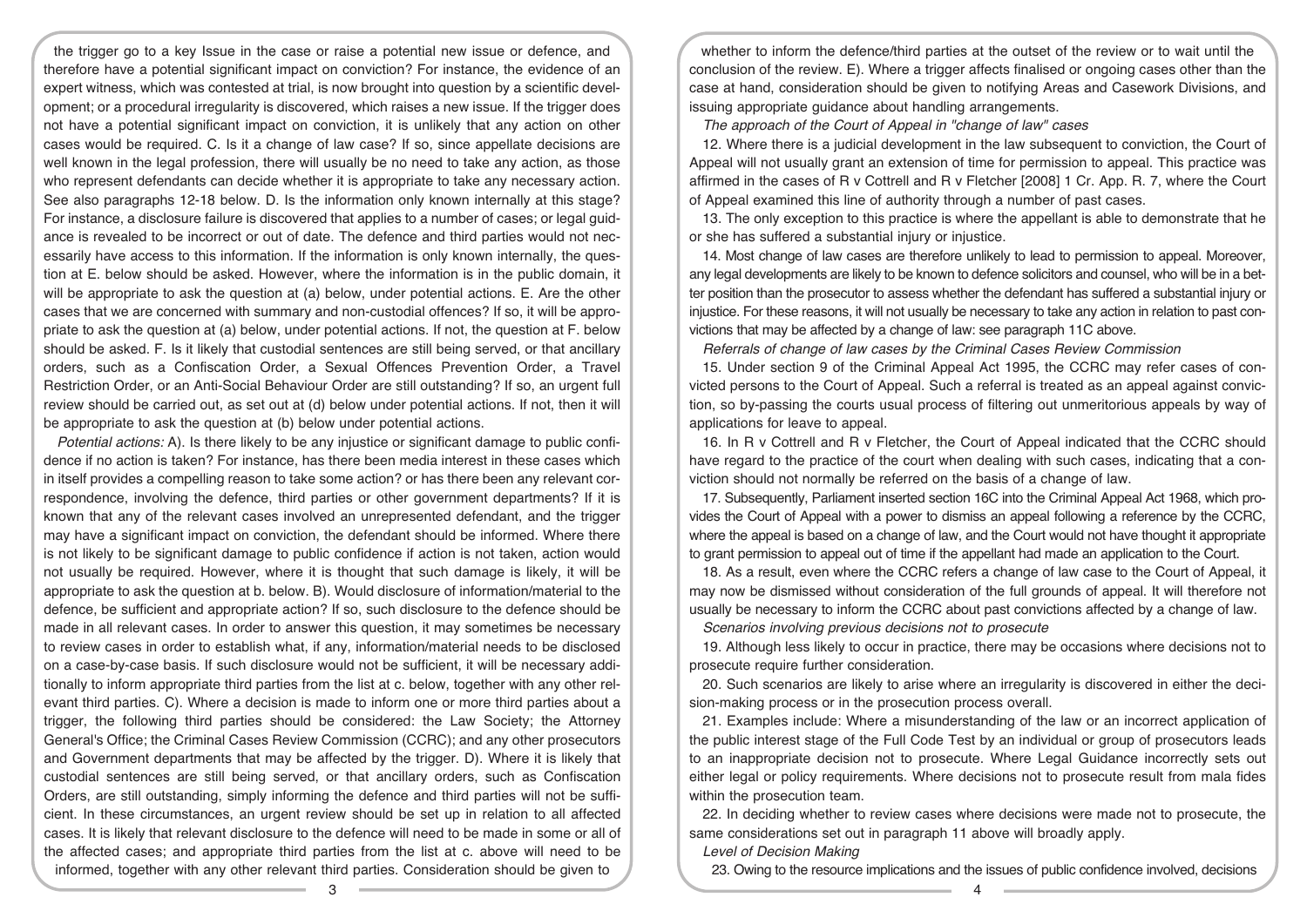on whether to embark on a review of past cases should be made at a senior level. When deciding on who should take the decision, and who should be notified of the decision, a staged approach will be appropriate: Units should notify the Chief Crown Prosecutor (CCP) or Deputy Chief Crown Prosecutor (DCCP) as soon as they are aware of any trigger for a potential review. The CCP or DCCP will consider whether the trigger only affects cases within the Area or whether cases may be affected on a wider level. For instance, where the trigger relates to the credibility of a police officer, if the officer has only given evidence in cases that are prosecuted within the Area, only cases within the Area will be affected. In such circumstances, the decision can be taken at Area level: the CCP/DCCP should decide what action to take or, in appropriate cases, the decision may be delegated to a manager at level E grade. The proposed decision should be notified to the CCP (if not already involved) and to the Director of Strategy and Policy (DSP), who will cause a record to be made of the decision. Where a trigger has a potential for impact beyond Area level, the CCP/DCCP should notify the DSP of the trigger. In those situations where a review of finalised cases is considered appropriate, or the proposed decision is to inform a third party, the DSP will inform the Principal Legal Advisor (PLA) to confirm the decision. In some situations, where the trigger or decision may have a significant impact on public confidence, attract substantial media interest, or relate to a number of serious or high profile cases, the proposed decision may be referred to the DPP.

Decision Tree: The triggers for potential reviews are: Tainted expert evidence; Trainted onexpert witness; Scientific development; Common law change; Statutory interpretation; Procedural Irregularities; Law or Public Interest wrongly applied; Technical defects; Systematic disclosure failure; Flawed trial process; Legal Guidance incorrect.

1. Question: Does the trigger potentially affect finalised or ongoing cases other than the case at hand? Answer is Yes. Go to 2. Answer is No. Then no action is required, unless the circumstances of a particular case notice to the defendant and / or third parties. 2. Question: May the trigger go to: A key issue in the affected cases; or Raise a potential new issue; or Raise a potential new defence; and therefore have a significant impact on convictions? Answer is Yes. Go to 3. Answer is No. Then no action is required, unless the circumstances of a particular case notice to the defendant and / or third parties. 3. Question: Are these changes of law cases? Answer is Yes. Then no action is required, unless the circumstances of a particular case notice to the defendant and / or third parties. Answer is No. Go to 4. - 4. Question: Is the information only known internally at this stage? Answer is Yes. Go to 5. Answer is No. Go to 6. - 5. Question: Are these summary or non-custodial offences? Answer is Yes. Go to 6. Answer is No. Go to 7. - 6. Question: Is there likely to be significant damage to public confidence if no action is taken? Answer is Yes. Go to 8. Answer is No. Then no action is required, unless the circumstances of a particular case notice to the defendant and / or third parties.

7. Question: Is it likely that custodial sentences are still being served, or that any ancillary orders, such as confiscation Orders, are still outstanding? Answer is Yes. Then carry out an urgent review of all affect cases. And, inform the appropriate third parties: Law Society; Attorney General's Office; Criminal Cases Review Commission; other prosecutors and Government departments; the rest of the CPS. And, disclose the information / material to the defence. Answer is No. Go to 8. - 8. Question: Would it be sufficient to disclose the information / material to the defence? Answer is Yes. Disclose the information / material to the defence. Answer is No. Inform the appropriate third parties: Law Society; Attorney General's Office; Criminal Cases Review Commission; other prosecutors and Government departments; the rest of the CPS. And, disclose the information / material to the defence.

#### Informers: Children

Baroness Kennedy of Cradley to ask Her Majesty's Government how many children under the age of 18 are used as covert human intelligence sources (CHIS) in England and Wales, broken down by police force; and what was the total number of children used as CHIS in year since 2010. How many successful convictions in the last five years have been based on the evidence of children under the age of 18 acting as covert human intelligence sources. How many applications for authorisation for children under the age of 18 to act as covert human intelligence sources were rejected in each year since 2010, broken down by police force. What advice, training and guidance is issued to police and intelligence officers to ensure that children under the age of 18 who are used as covert human intelligence sources are protected and treated in line with the requirements of the Protection of Children Act 1999 and the requirements of the UN Convention on the Rights of the Child. How they intend to improve the independent inspections of the use of children under the age of 18 as covert human intelligence sources (CHIS); and whether they have any plans to ensure that these inspections are carried out before these children are deployed as CHIS. [HL9746]

Baroness Williams of Trafford: The Regulation of Investigatory Powers Act 2000 (RIPA) is the legislation which governs the use of covert human intelligence sources (,CHIS '). RIP A provides that restrictions on certain groups of CHIS can be imposed in secondary legislation. In 2000 the then Government put in place the Regulation of Investigatory Powers (Juveniles) Order 2000 which established an enhanced set of safeguards in relation to the use of juveniles as CHIS.

While investigators may wish to avoid the use of young people as CHIS, we must recognise that some juveniles are involved in serious crimes, as perpetrators and victims. Consequently, young persons may have unique access to information that is important in preventing and prosecuting gang violence and terrorism. This includes the troubling 'county lines' phenomenon which, along with the associated violence, drug dealing and exploitation, has a devastating impact on young people, vulnerable adults and local communities.

Those operating these powers have access to extensive guidance to ensure that the powers are used appropriately and that juveniles are suitably safeguarded. This includes the codes of practice and internal guidance. By way of example the CHIS guidelines issued by the National Police Chiefs Council runs to some 380 pages, which includes a chapter dedicated to Juvenile CHIS.

The welfare of the CHIS is taken very seriously in any deployment and the code of practice provides clear guidance on this issue saying at paragraph 6.13: "Any public authority deploying a CHIS should take into account the safety and welfare of that CHIS when carrying out actions in relation to an authorisation or tasking, and the foreseeable consequences to others of that tasking. Before authorising the use or conduct of a CHIS, the authorising officer should ensure that a risk assessment is carried out to determine the risk to the CHIS of any tasking and the likely consequences should the role of the CHIS become known. This should consider the risks relating to the specific tasking and circumstances of each authorisation separately, and should be updated to reflect developments during the course of the deployment, as well as after the deployment if contact is maintained. The ongoing security and welfare of the CHIS, after the cancellation of the authorisation, should also be considered at the outset and reviewed throughout the period of authorised activity by that CHIS."

Welfare is even more important in cases involving young persons and the legislation requires that any decision to authorise the use of a juvenile as a CHIS must be accompanied by an enhanced risk assessment that takes into account the physical and psychological welfare of the young person.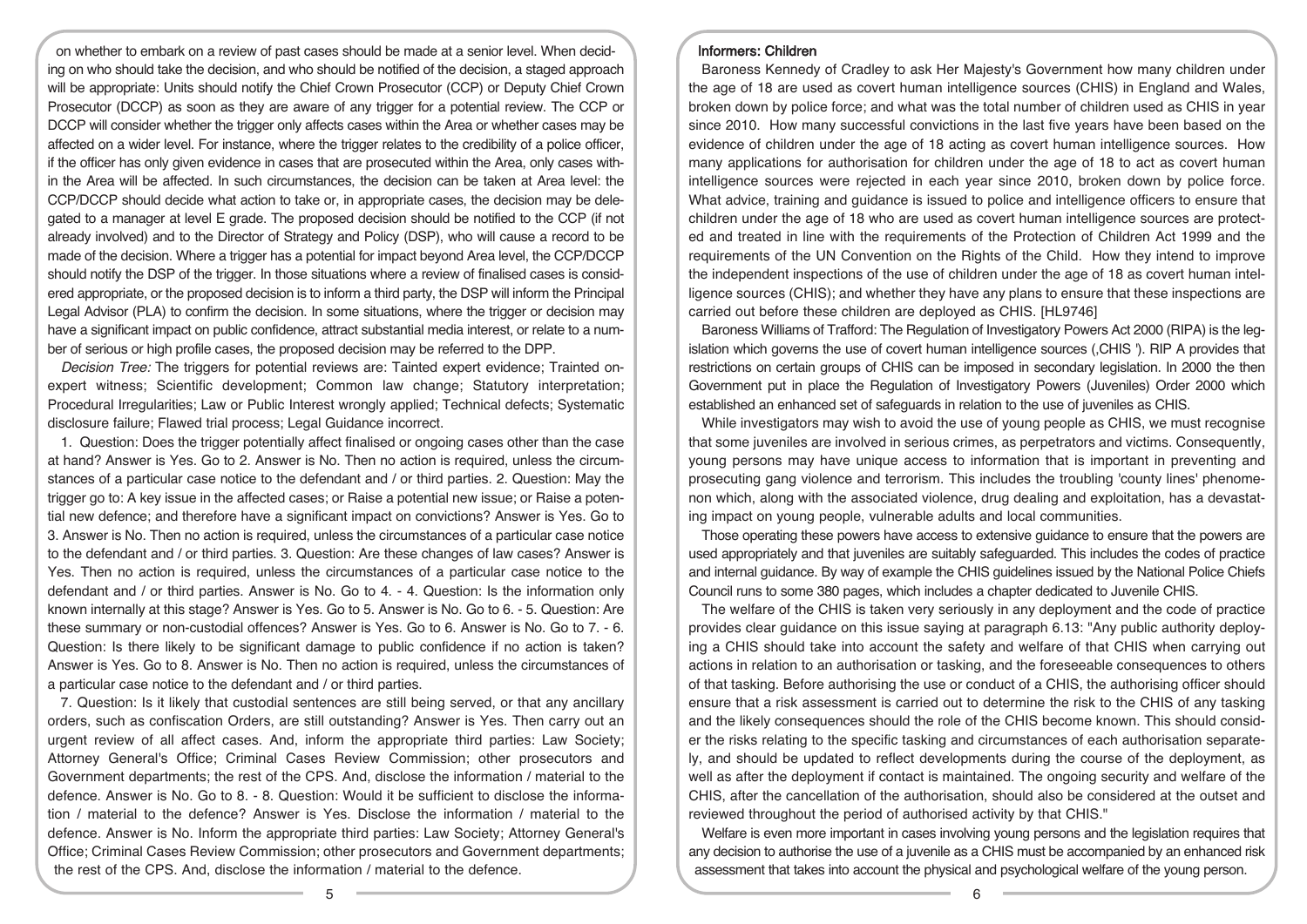Additionally, in 2015 the National Police Chiefs Council endorsed and published the National Strategy for the Policing of Children and Young people. This strategy says "It is crucial that in all encounters with the police those below the age of 18 should be treated as children first. All officers must have regard to their safety, welfare and well-being as required under S10 and SII of the Children Act 2004 and the United Nations Convention on the Rights of the Child."

Since 2000 the police and other public authorities have been applying those safeguards on the rare occasions where juveniles have been deployed as CHIS. Their use has been subject to the oversight of the Surveillance Commissioner and more recently the Investigatory Powers Commissioner. The Commissioner, like his predecessors, provides the guarantee of impartial and independent scrutiny of the use of these tactics. In relation to Juvenile CHIS there is enhanced oversight with the former Chief Surveillance Commissioner, Lord Judge, making clear during a debate on this issue in Parliament on 18 July 2018 that " .. .in relation to any CHIS activity involving juveniles, the inspectors pay particular attention to see that the issues of welfare and so on have been properly addressed".

The Investigatory Powers Commissioner, and previously the Surveillance Commissioner, is responsible for deciding what statistics to collect and publish. Statistics on the number of juvenile CHIS authorisations or the outcomes of cases in which they are used are not collected centrally or published but we know, from discussions with investigators, that juvenile CHIS are authorised in very small numbers as young people will not normally be deployed in this role unless there is no other way to achieve the same result. Going forward, Lord Justice Fulford will collect statistics on the number of juvenile CHIS in place and will consider how this information and his oversight in this area can appropriately be included in his annual reports in the future.

How many children under the age of 18 were recruited as covert human intelligence sources in each year since 2010, broken down by police force.

Baroness Williams of Trafford: The Regulation of Investigatory Powers Act 2000 (RIPA) is the legislation which governs the use of covert human intelligence sources (,CHIS '). RIP A provides that restrictions on certain groups of CHIS can be imposed in secondary legislation. In 2000 the then Government put in place the Regulation of Investigatory Powers (Juveniles) Order 2000 which established an enhanced set of safeguards in relation to the use of juveniles as CHIS.

While investigators may wish to avoid the use of young people as CHIS, we must recognise that some juveniles are involved in serious crimes, as perpetrators and victims. Consequently, young persons may have unique access to information that is important in preventing and prosecuting gang violence and terrorism. This includes the troubling 'county lines' phenomenon which, along with the associated violence, drug dealing and exploitation, has a devastating impact on young people, vulnerable adults and local communities.

Those operating these powers have access to extensive guidance to ensure that the powers are used appropriately and that juveniles are suitably safeguarded. This includes the codes of practice and internal guidance. By way of example the CHIS guidelines issued by the National Police Chiefs Council runs to some 380 pages, which includes a chapter dedicated to Juvenile CHIS.

The welfare of the CHIS is taken very seriously in any deployment and the code of practice provides clear guidance on this issue saying at paragraph 6.13: "Any public authority deploying a CHIS should take into account the safety and welfare of that CHIS when carrying out actions in relation to an authorisation or tasking, and the foreseeable consequences to others of that tasking. Before authorising the use or conduct of a CHIS, the authorising officer should ensure that a risk assessment is carried out to determine the risk to the CHIS of any tasking and the likely consequences should the role of the CHIS become known. This should con-

sider the risks relating to the specific tasking and circumstances of each authorisation separately, and should be updated to reflect developments during the course of the deployment, as well as after the deployment if contact is maintained. The ongoing security and welfare of the CHIS, after the cancellation of the authorisation, should also be considered at the outset and reviewed throughout the period of authorised activity by that CHIS."

Welfare is even more important in cases involving young persons and the legislation requires that any decision to authorise the use of a juvenile as a CHIS must be accompanied by an enhanced risk assessment that takes into account the physical and psychological welfare of the young person.

Additionally, in 2015 the National Police Chiefs Council endorsed and published the National Strategy for the Policing of Children and Young people. This strategy says "It is crucial that in all encounters with the police those below the age of 18 should be treated as children first. All officers must have regard to their safety, welfare and well-being as required under S10 and SII of the Children Act 2004 and the United Nations Convention on the Rights of the Child."

Since 2000 the police and other public authorities have been applying those safeguards on the rare occasions where juveniles have been deployed as CHIS. Their use has been subject to the oversight of the Surveillance Commissioner and more recently the Investigatory Powers Commissioner. The Commissioner, like his predecessors, provides the guarantee of impartial and independent scrutiny of the use of these tactics. In relation to Juvenile CHIS there is enhanced oversight with the former Chief Surveillance Commissioner, Lord Judge, making clear during a debate on this issue in Parliament on 18 July 2018 that " .. .in relation to any CHIS activity involving juveniles, the inspectors pay particular attention to see that the issues of welfare and so on have been properly addressed".

The Investigatory Powers Commissioner, and previously the Surveillance Commissioner, is responsible for deciding what statistics to collect and publish. Statistics on the number of juvenile CHIS authorisations or the outcomes of cases in which they are used are not collected centrally or published but we know, from discussions with investigators, that juvenile CHIS are authorised in very small numbers as young people will not normally be deployed in this role unless there is no other way to achieve the same result. Going forward, Lord Justice Fulford will collect statistics on the number of juvenile CHIS in place and will consider how this information and his oversight in this area can appropriately be included in his annual reports in the future.

#### HMP & YOI Styal – Inspectors Report at Odds With Reality!

HMP & YOI Styal women's resettlement prison in Cheshire continued to provide a safe and decent environment which emphasised aspiration and hope for those it held, inspectors found. Styal's population from across the North West of England and Wales – 441 when inspected in April and May 2018 – was complex, ranging from those remanded by the courts and serving short custodial sentences through to women serving life. Nearly all the women arrived with significant needs, many with a history of suicide attempts and self-harm, mental health issues and substance misuse and experience of trauma and abuse. Two-thirds had experienced domestic violence and 16% had been involved in sex work.

Peter Clarke, HM Chief Inspector of Prisons, said: "Managing women with these problems and experiences, alongside addressing their offending behaviour, is challenging. It was, therefore, heartening that, as at our previous inspection of Styal in 2014, we were struck by the professionalism and competence of staff and their commitment to providing a safe, decent and productive environment."

Most women reported feeling safe at the time of the inspection but more than half had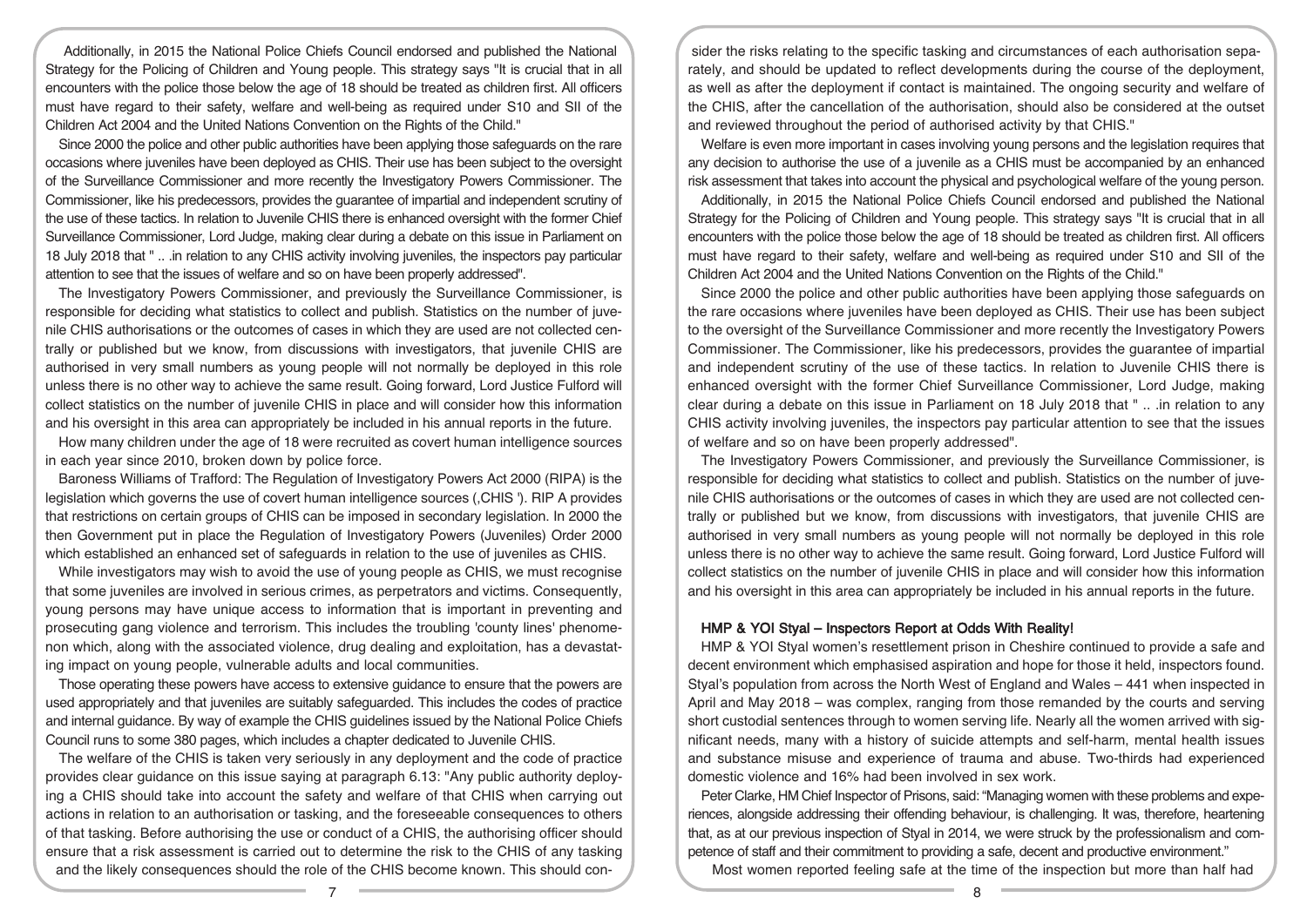felt unsafe at some time and the prison was urged to maintain a focus on problems involving relationships, drugs and bullying. Care and support for those who self-harmed was good. There was a strong focus on decency and the amount of time women spent out of cells was better than inspectors often see. Women could access a wide range of formal and recreational activities and learning, skills and work provision had been enhanced, though English and maths provision could be improved. "The focus on raising aspirations was excellent, as was the use of peer mentors," Mr Clarke said.

Resettlement work was among the best inspectors have seen, with strong relationships between Styal and resettlement partners. There was much excellent work to prepare women for release. However, there was also a significant shortage of stable accommodation in the community for released women. Some women in a "revolving door" returned to the prison repeatedly. Mr Clarke said: "They received good care while at Styal, and were often stabilised, supported, and helped to address poor behaviour and other problems in their lives, only for this to fall apart once they were released, often leading to another custodial sentence." Inspectors noted that the governor and her team had proposed refurbishing disused houses in the prison grounds to provide supported accommodation and some partners had expressed interest in investing in the project. However, Ministry of Justice (MoJ) estates rules had prevented this. The MoJ was urged to reconsider this issue.

Overall, Mr Clarke said: "The prison is very well led, and achieves a good balance between providing care and support and challenging problematic behaviour. We were particularly pleased to see the emphasis on building aspiration and hope for the future among the women held." 15 recommendations from the last inspection were not achieved. Inspectors made 43 recommendations.

### INQUEST's Response to Inspection Report on Styal Women's Prison

The report recognises the complex needs of women in Styal prison, many with histories of serious self-harm, mental ill health, substance misuse and experiences of trauma, abuse and domestic violence. The inspectorate was positive about the outcomes achieved at Styal prison in each area of safety, respect, purposeful activity and resettlement. The report also noted that: • 72% of women reported having a mental health problem. • There had been 735 incidents of self-harm in the six months to March 2018, at an average of 125 incidents a month, which was more than twice the number at the previous inspection. • Four women were transferred under the Mental Health Act in the six months to March 2018. • 65% of women released who were not on home detention curfew did not have sustainable accommodation. • Some women had been in and out of custody up to 11 times in 12 months. The inspection report refers to one self-inflicted death in the period from November 2014 to May 2018. There were two further deaths during this period, one non self-inflicted and the other awaiting classification. In June 2018, after the inspection period, there was another self-inflicted death.

Rebecca Roberts, Head of Policy at INQUEST said: "Despite the inspector's assessment criteria determining that Styal is a 'healthy' prison, the reality of women's experiences points to quite the opposite. The rates of self-harm have doubled since their previous inspection and distress remains endemic. Imprisonment is a disproportionate and inappropriate response for women, many of whom have experienced abuse, violence, poverty, drug misuse and mental ill-health. The government must act now to drastically reduce the number of women in prison and redirect resources to welfare, health, housing and social care. Diversion from prison towards treatment and support must be the priority."

#### HMP High Down – Deterioration - Increase in Violence - Purposeful Activity Very Poor

HMP High Down, a local category B prison in Banstead, Surrey, held 1,130 men from 55 different countries when it was inspected in May 2018. Four hundred of those men were held in overcrowded cells designed for one and 536 of them were unemployed. 46 recommendations from the last inspection had not been achieved! Inspectors found the prison to have deteriorated in two 'healthy prison' tests – safety and purposeful activity, including training and education – since their last visit in January 2015. Violence had increased and was now at a similar level to other local prisons, and much of it was related to drugs.

However, inspectors were most concerned about purposeful activity, which declined to 'poor', the lowest assessment. Peter Clarke, HM Chief Inspector of Prisons, said this was directly related to the uncertainty over the prison's future. "We were told that there had been some delayed plans to re-role the prison to become a category C training prison. So far as the senior management team were aware, the latest plan was that this should happen in the autumn of 2018, just a few months after the inspection. When I asked if this was definitely going to happen and what the plans were to enable it to do so, no-one could give me a clear answer. They simply did not know. This, I was told, was because they had not been given any more detail by Her Majesty's Prison and Probation Service (HMPPS). This was extraordinary."

Mr Clarke said: "Hardly surprisingly, I heard the expression 'planning blight' being used on several occasions." To turn High Down into a fit-for-purpose training prison would involve a major change management programme "and yet nobody was able to give me any explanation of time frames, sequencing of actions, milestones, costings or accountabilities. Any ambition to achieve this by the autumn, as was expected by the prison leadership, would inevitably fail."

At the time of the inspection there was a shortfall of around 550 activity places and only 55% – about 330 – of those men who were allocated to work or education attended at any one time. Forty-seven per cent of prisoners were locked in their cells during the working day. High Down was assessed as 'reasonably good' for respectful treatment of prisoners but inspectors identified "serious failings" in public protection work, including some high-risk men being able contacting victims or potential victims without detection. Inspectors made 60 recommendations.

Overall, Mr Clarke said: "The current leadership and staff of the prison are clearly committed to doing what they can for the men in their care. There were many new members of staff, and although this sometimes caused some frustration for prisoners, it was pleasing to see that the senior management of the prison unequivocally saw the new staff as an opportunity to make improvements, and were taking steps to guide and mentor them in their new careers. In turn, the prison itself needs and deserves practical support from HMPPS, and to be spared the uncertainty that was inhibiting progress when we inspected."

Michael Spurr, Chief Executive of Her Majesty's Prison & Probation Service, said: "As HMIP acknowledge, High Down has received a significant influx of new staff which will enable the Governor to achieve sustained performance improvement over the coming months. This includes increasing the time prisoners spend in purposeful activity and ensuring that all public protection work is done to a high standard. Plans to convert it to a Training Prison are part of the Government's estate modernisation programme, but the change will not take place until we are satisfied that the prison has the resources required to effectively fulfil its new role. Since the inspection, the prison has conducted a review of available work spaces and is considering new resettlement activity to improve the prison's rehabilitation work and ensure more prisoners are engaged in purposeful activity such as employment or education."